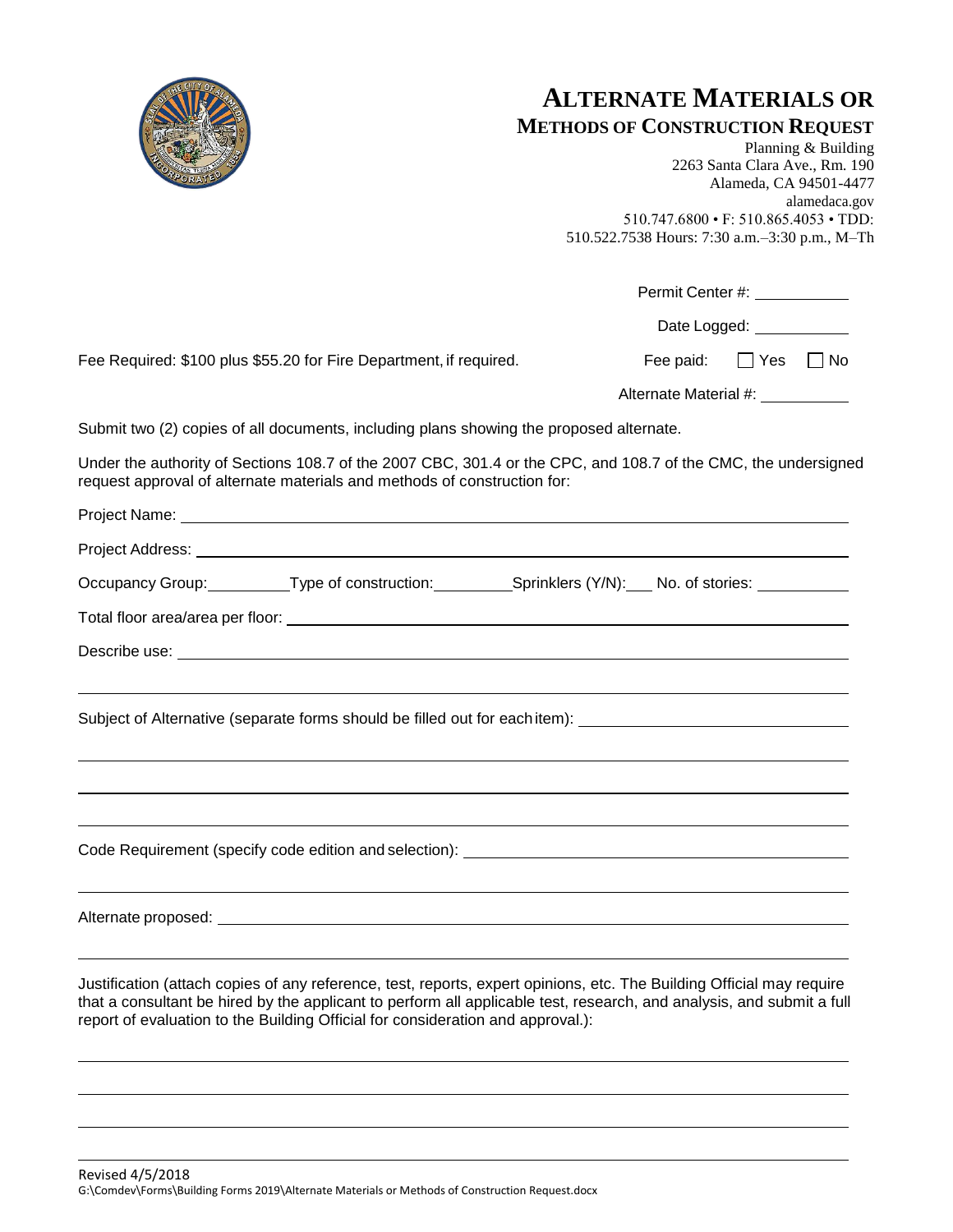

Please note: *Architect or Engineer must wet stamp and sign this document.*

## Requested by

Owner:

| Signature            |                 |                     | Date         |
|----------------------|-----------------|---------------------|--------------|
| Print name           |                 |                     |              |
| Architect:           |                 |                     |              |
| Signature            |                 |                     | Date         |
| Print name           |                 |                     |              |
| Engineer             |                 |                     |              |
| Signature            |                 |                     | Date         |
| Print name           |                 |                     |              |
| Contractor:          |                 |                     |              |
| Signature            |                 |                     | Date         |
| Print name           |                 |                     | Phone number |
|                      |                 | FOR OFFICE USE ONLY |              |
|                      |                 |                     |              |
|                      |                 |                     |              |
|                      |                 |                     |              |
| Approval Recommended | Not Recommended |                     |              |
| Approved             | Denied          |                     |              |
| Approved             | Denied          |                     |              |

Page 2 of 3